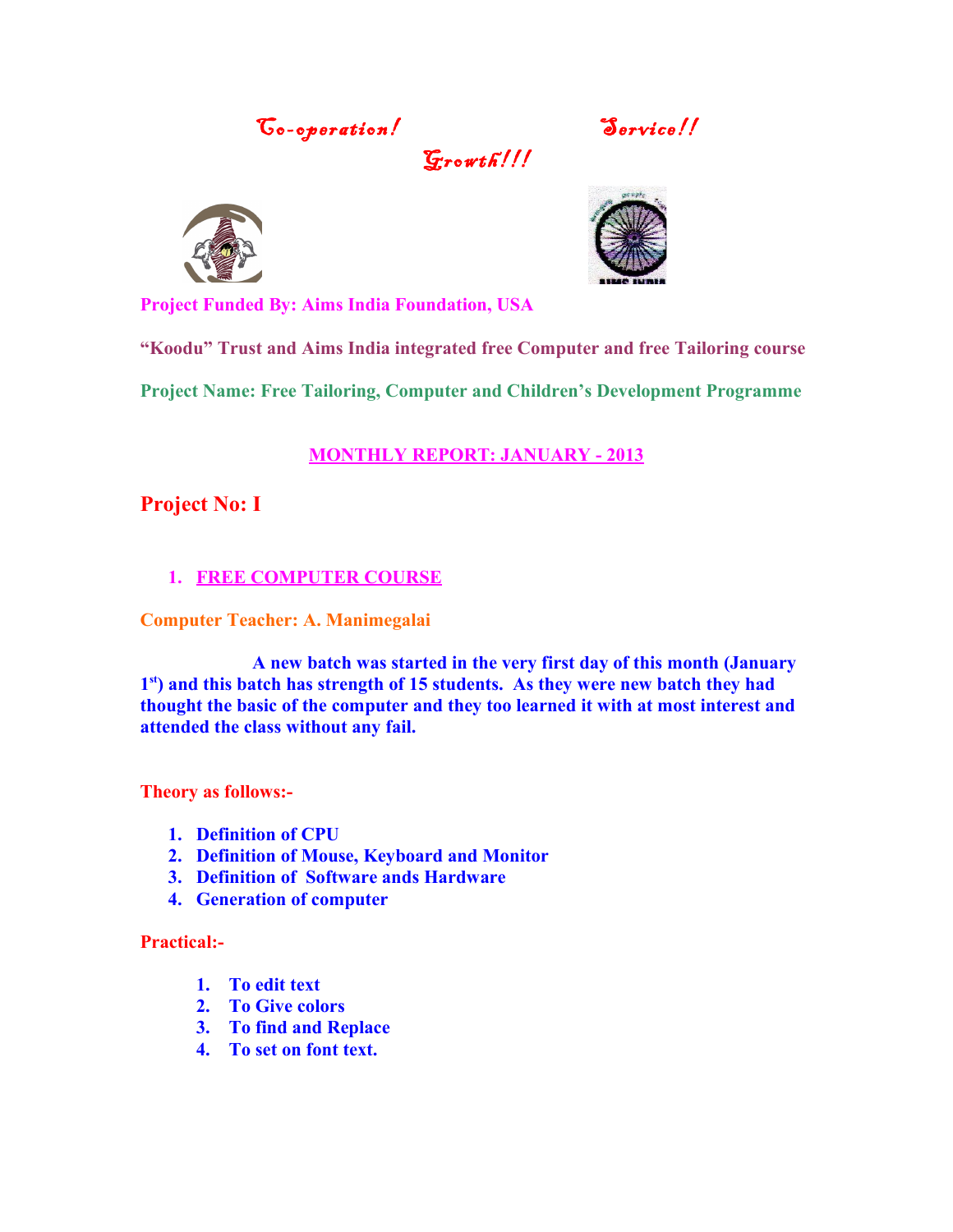| <b>SI.No</b>            | <b>Name of Student</b> | <b>Name of the</b><br>class conducted | <b>Attendance (Out of</b><br>27 |
|-------------------------|------------------------|---------------------------------------|---------------------------------|
|                         |                        |                                       | days)                           |
| $\mathbf{1}$            | <b>Gomathi.K</b>       | <b>MS Office</b>                      | 27                              |
| $\overline{2}$          | Krishnakumari. G       | 99                                    | 26                              |
| $\overline{\mathbf{3}}$ | Menaga. S              | 99 <sub>°</sub>                       | 24                              |
| $\overline{\mathbf{4}}$ | Priya. G               | 99 <sub>°</sub>                       | 25                              |
| 5                       | <b>Sheeba. S</b>       | 55                                    | 26                              |
| 6                       | Sowmya. G              | 99 <sub>°</sub>                       | 27                              |
| $\overline{7}$          | Sumathi. V             | 99                                    | 27                              |
| 8                       | <b>Tamilarasi. A</b>   | 55                                    | 26                              |
| 9                       | <b>Jagatheesan. S</b>  | 99                                    | 25                              |
| 10                      | <b>Manikandan. S</b>   | 99 <sub>°</sub>                       | 26                              |
| 11                      | <b>Manivannan. R</b>   | 99                                    | 24                              |
| 12                      | <b>Mohanraj. S</b>     | 99 <sub>°</sub>                       | 25                              |
| 13                      | <b>Puganethiran. S</b> | 99 <sub>°</sub>                       | 27                              |
| 14                      | Rajkumar. G            | 99 <sub>1</sub>                       | 26                              |
| 15                      | <b>Yogeswaran.</b> Y   | 99                                    | 27                              |

### **Project No: 2**

**Tailoring Teacher: Sunitha C.B.**

### **2. FREE TAILORING COURSE:**

**A new batch was started on January 1st at the cherambadi village. This batch has a strength of 16 women who shows great interest in stitching and by the end of this month they had learned the basic of stitching under the guidance of teacher sunitha. They had also attended the class without fail.** 

 **The attendance and performance report is tabulated below:**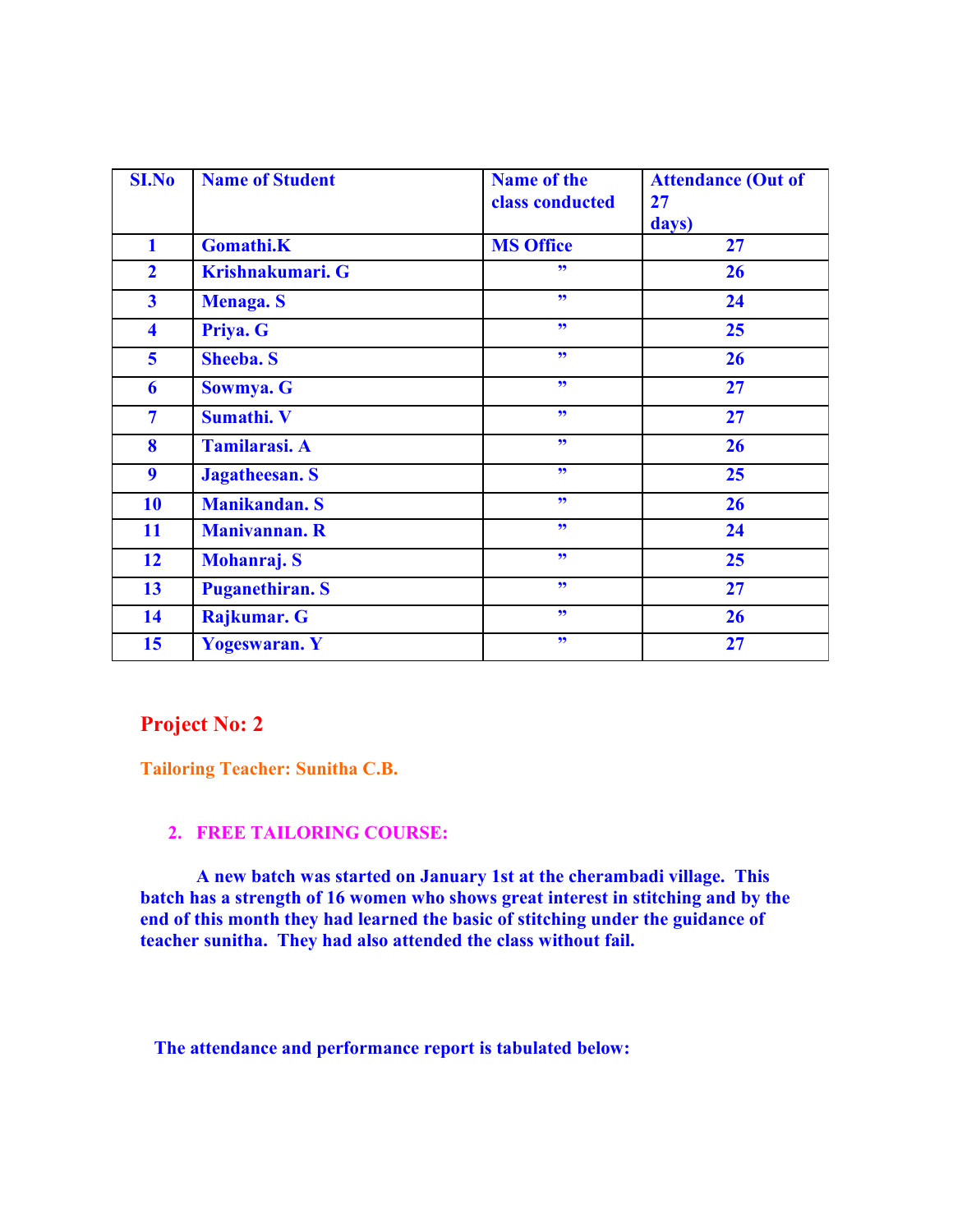| <b>SI.No</b>            | <b>Name of the students</b> | <b>Name of the class</b><br>conducted | <b>Attendance</b><br>(Out of 27 days) |
|-------------------------|-----------------------------|---------------------------------------|---------------------------------------|
| 1                       | <b>Hazeena</b> saleem       | <b>Tailoring</b>                      | 26                                    |
| $\overline{2}$          | Hazeena mujeeb              | ,,                                    | 26                                    |
| $\overline{\mathbf{3}}$ | <b>Rahamath.H</b>           | 99                                    | 27                                    |
| $\overline{\mathbf{4}}$ | <b>Fousia.M</b>             | 99                                    | 25                                    |
| 5                       | <b>Meena.</b> E             | 99                                    | 25                                    |
| 6                       | Shahina. K                  | 99                                    | 24                                    |
| 7                       | Safiya.K.S                  | 99                                    | 26                                    |
| 8                       | Latha.N                     | 99                                    | 27                                    |
| 9                       | <b>Jayalakshmi</b>          | 99                                    | 25                                    |
| 10                      | <b>Vinitha. A</b>           | 99                                    | 27                                    |
| 11                      | <b>Afsatha</b>              | 99                                    | 24                                    |
| 12                      | Sabira.k                    | 99                                    | 26                                    |
| 13                      | Najma. K                    | 99                                    | 26                                    |
| 14                      | <b>Sathya</b>               | ,,                                    | 25                                    |
| 15                      | <b>Usha</b>                 | ,,                                    | 27                                    |
| <b>16</b>               | <b>Aswani</b> . G           | 99                                    | 27                                    |

# **CO-ORDINATOR MONTHLY REPORT**

## **No: 3**

| <b>Name</b>             | M. Murugarajan         |
|-------------------------|------------------------|
| <b>Month</b>            | <b>January 2013</b>    |
| <b>Place</b>            | <b>Kolappally</b>      |
| <b>Reporting Period</b> | <b>January 1 to 31</b> |

## **As a Coordinator I had done the following activities this Month:**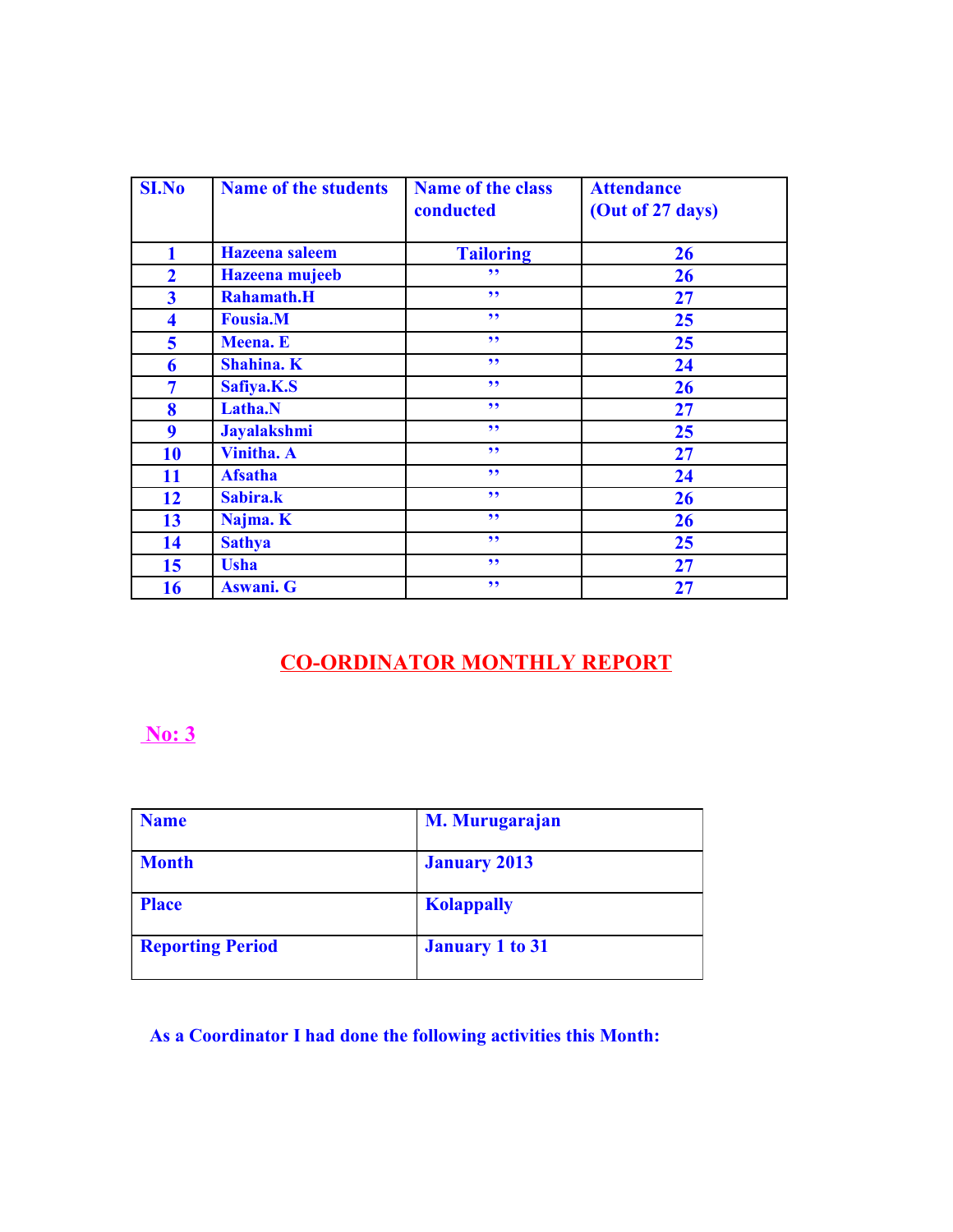**Name of the Coordinator: Murugarajan**

**Field co-ordinator Murugarajan had visited the 5 childrens development programme (CDP) namely (Thamari, Nelliyalam, and Thendral Etc) in the village near Cherangode and a total of 215 children were participated in the programme which was conducted among children. Prizes and certificates were distributed to the students who had participated and won the prizes. He had also taken the children to the bank to show the detail about the processing of bank and the childrens has notified the working of the bank with at most interest. He had also thought the students short stories, tales, rhymes etc** 

**Thanks/Regards Dr. K. J. Sunny, "Koodu" Trust.**



**MANAGING TRUSTEE** "KOODU" SERD-TRUST